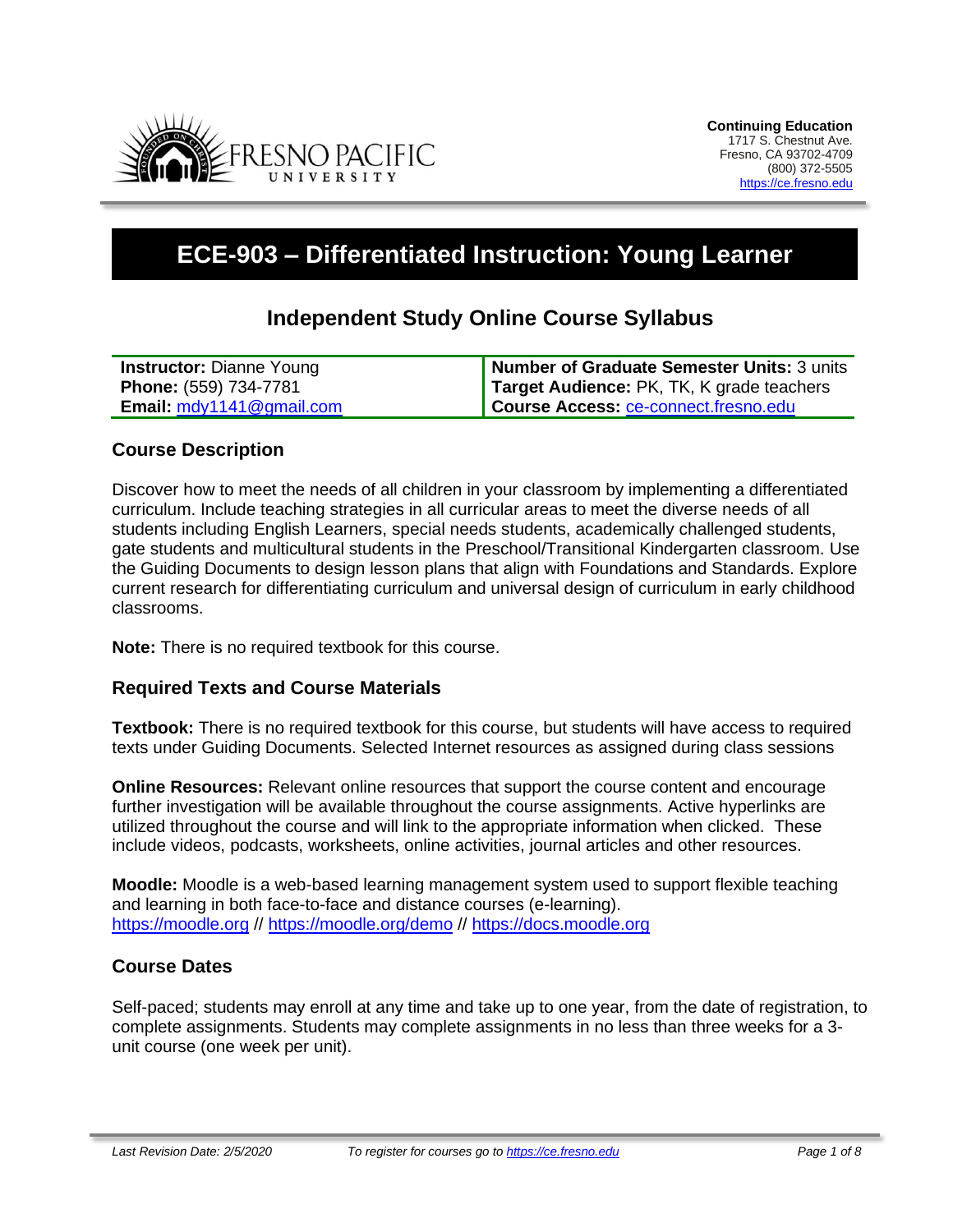# **National Standards Addressed in This Course**

### **National Board for Professional Teaching Standards (NBPTS)**

[\(http://www.nbpts.org/standards-five-core-propositions/\)](http://www.nbpts.org/standards-five-core-propositions/)

First published in 1989 and updated in 2016, *[What Teachers Should Know and Be Able to Do](http://www.accomplishedteacher.org/)* articulates the National Board's Five Core Propositions for teaching. The Five Core Propositions comparable to medicine's Hippocratic Oath — set forth the profession's vision for accomplished teaching. Together, the propositions form the basis of all National Board Standards and the foundation for National Board Certification. Course assignments have been designed so students can demonstrate excellence against these professional teaching standards whenever possible.

- Proposition 1: Teachers are committed to students and their learning
- Proposition 2: Teachers know the subject they teach and how to teach those subjects to students
- Proposition 3: Teachers are responsible for managing and monitoring student learning
- Proposition 4: Teachers think systematically about their practice and learn from experience
- Proposition 5: Teachers are members of learning communities

#### **CA Preschool Learning Foundations Volume 1-3**

<http://www.cde.ca.gov/sp/cd/re/documents/preschoollf.pdf>

#### **CA Preschool Curriculum Frameworks Volume 1-3**

<http://www.cde.ca.gov/sp/cd/re/documents/psframework.pdf>

#### **Common Core GATE Resources**

<http://www.cde.ca.gov/sp/se/cc/> - CA CCSS Special Education<http://www.cde.ca.gov/sp/gt/re/> - CA CCSS GATE [https://c.ymcdn.com/sites/cagifted.site](https://c.ymcdn.com/sites/cagifted.site-ym.com/resource/resmgr/docs/ccssgate_cde_website.pdf)[ym.com/resource/resmgr/docs/ccssgate\\_cde\\_website.pdf](https://c.ymcdn.com/sites/cagifted.site-ym.com/resource/resmgr/docs/ccssgate_cde_website.pdf)

#### **Common Core State Standards (CCSS)** [\(www.corestandards.org\)](http://www.corestandards.org/)

The Common Core State Standards provide a consistent, clear understanding of what students are expected to learn, so teachers and parents know what they need to do to help them. The standards are designed to be robust and relevant to the real world, reflecting the knowledge and skills that our young people need for success in college and careers. With American students fully prepared for the future, our communities will be best positioned to compete successfully in the global economy.

College and Career Readiness Anchor Standards define what students should understand and be able to do by the end of each grade span.

Common Core Language Arts Standards addressed in this course include:

- Reading for Literature (RL): K-8, 9-10, and 11-12
- Reading for Information (RI): K-8, 9-10, and 11-12
- Writing (W): K-8, 9-10, and 11-12
- Speaking and Listening (SL): K-8, 9-10, and 11-12
- English Language Arts Standards (L): K-8, 9-10, and 11-12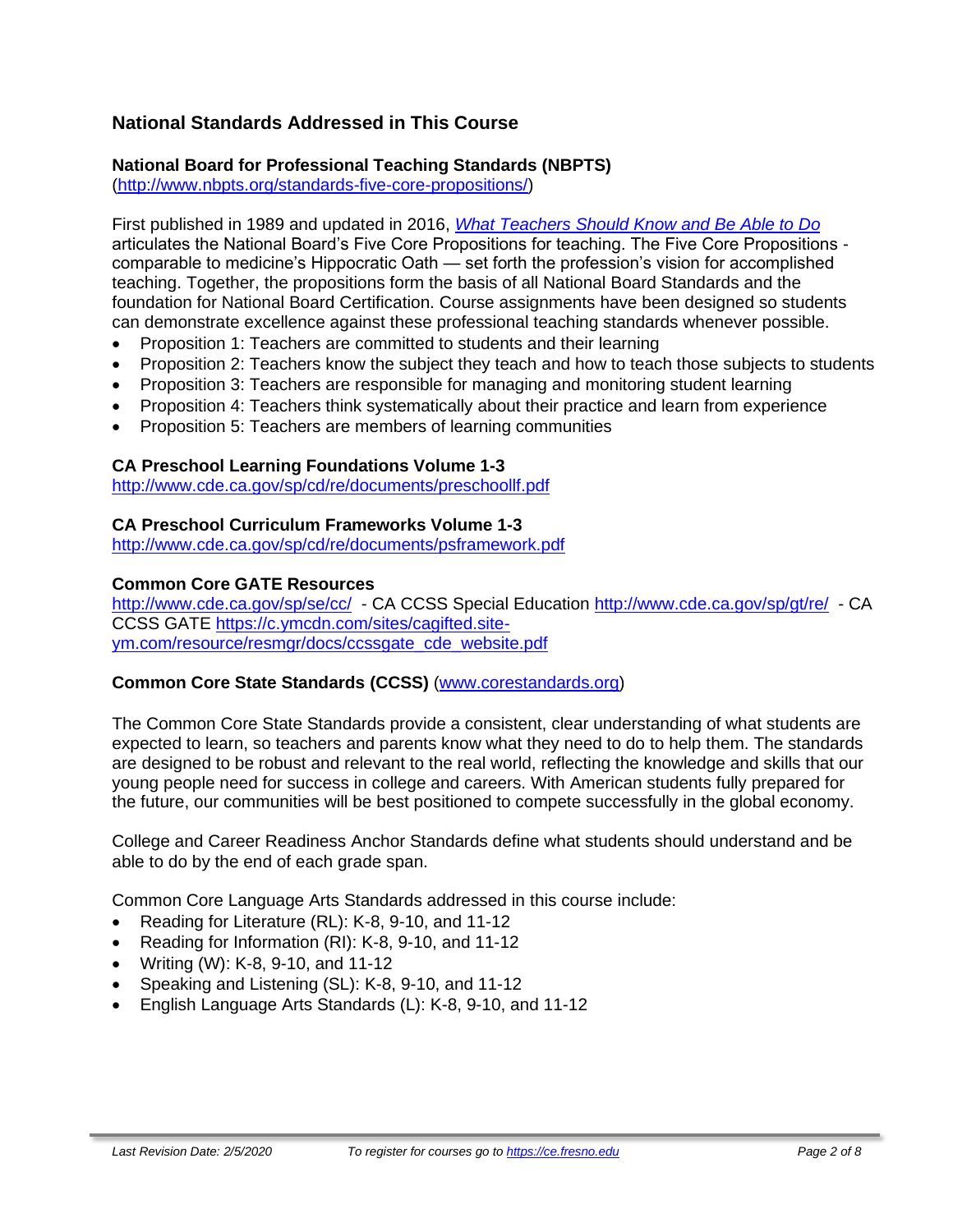# **Continuing Education Program Student Learning Outcomes**

| CE <sub>1</sub> | Demonstrate proficient written communication by articulating a clear focus,<br>synthesizing arguments, and utilizing standard formats in order to inform and<br>persuade others, and present information applicable to targeted use.                                    |
|-----------------|-------------------------------------------------------------------------------------------------------------------------------------------------------------------------------------------------------------------------------------------------------------------------|
| CE <sub>2</sub> | Demonstrate comprehension of content-specific knowledge and the ability to apply it<br>in theoretical, personal, professional, or societal contexts.                                                                                                                    |
| CE <sub>3</sub> | Reflect on their personal and professional growth and provide evidence of how such<br>reflection is utilized to manage personal and professional improvement.                                                                                                           |
| CE <sub>4</sub> | Apply critical thinking competencies by generating probing questions, recognizing<br>underlying assumptions, interpreting and evaluating relevant information, and<br>applying their understandings to the professional setting.                                        |
| CE <sub>5</sub> | Reflect on values that inspire high standards of professional and ethical behavior as<br>they pursue excellence in applying new learning to their chosen field.                                                                                                         |
| CE <sub>6</sub> | Identify information needed in order to fully understand a topic or task, organize that<br>information, identify the best sources of information for a given enquiry, locate and<br>critically evaluate sources, and accurately and effectively share that information. |

# **Student Learning Outcomes (SLOs) for This Course**

|    | <b>Student Learning Outcomes for This Course</b><br>By the end of this course student will be able to:                                         | <b>National Standards</b><br><b>Addressed in This</b><br>Course* | Continuing<br><b>Education Program</b><br><b>Student Learning</b><br><b>Outcomes</b><br>Addressed** |
|----|------------------------------------------------------------------------------------------------------------------------------------------------|------------------------------------------------------------------|-----------------------------------------------------------------------------------------------------|
| 1. | Students will identify, reflect on, and apply<br>Preschool Standards, Common Core<br>Standards, NCATE Standards, NAEYC<br><b>Standards</b>     | NBPTS 5, NCATE 1,<br>NAEYC 5 & 6,                                | CE <sub>4</sub>                                                                                     |
|    | 2. Students will demonstrate the importance of<br>developing a curriculum that addresses the<br>needs of all children.                         | <b>NBPTS 1 &amp; 3,</b><br><b>NCATE</b><br>4, NAEYC 1 & 2 & 4    | CE 2, CE 5, CE 6                                                                                    |
|    | 3. Students will apply critical thinking skills and<br>create opportunities for their classroom<br>students to apply critical thinking skills. | NBPTS 1, NBPTS 4,<br><b>NCATE 1</b>                              | CE 4, CE 6                                                                                          |
|    | 4. Students will reflect on their teaching.                                                                                                    | NBPTS 3, NBPTS 4,<br>NCATE 5.<br>NAEYC <sub>6</sub>              | CE 1, CE 2, CE 3                                                                                    |

\* Please refer to the section on **National Standards Addressed in This Course**

\*\* Please refer to the section on **Continuing Education Program Student Learning Outcomes**

# **Topics, Assignments, and Activities**

| <b>Module</b><br><b>Module Title</b> | <b>Module Assignments and Activities</b>                                                                  | <b>Points</b><br><b>Possible</b><br>for Each<br><b>Assignment</b> |
|--------------------------------------|-----------------------------------------------------------------------------------------------------------|-------------------------------------------------------------------|
| <b>Welcome Module</b>                | Introduction video<br><b>Course Syllabus</b><br>Introduce Yourself Forum<br><b>Moodle Online Tutorial</b> |                                                                   |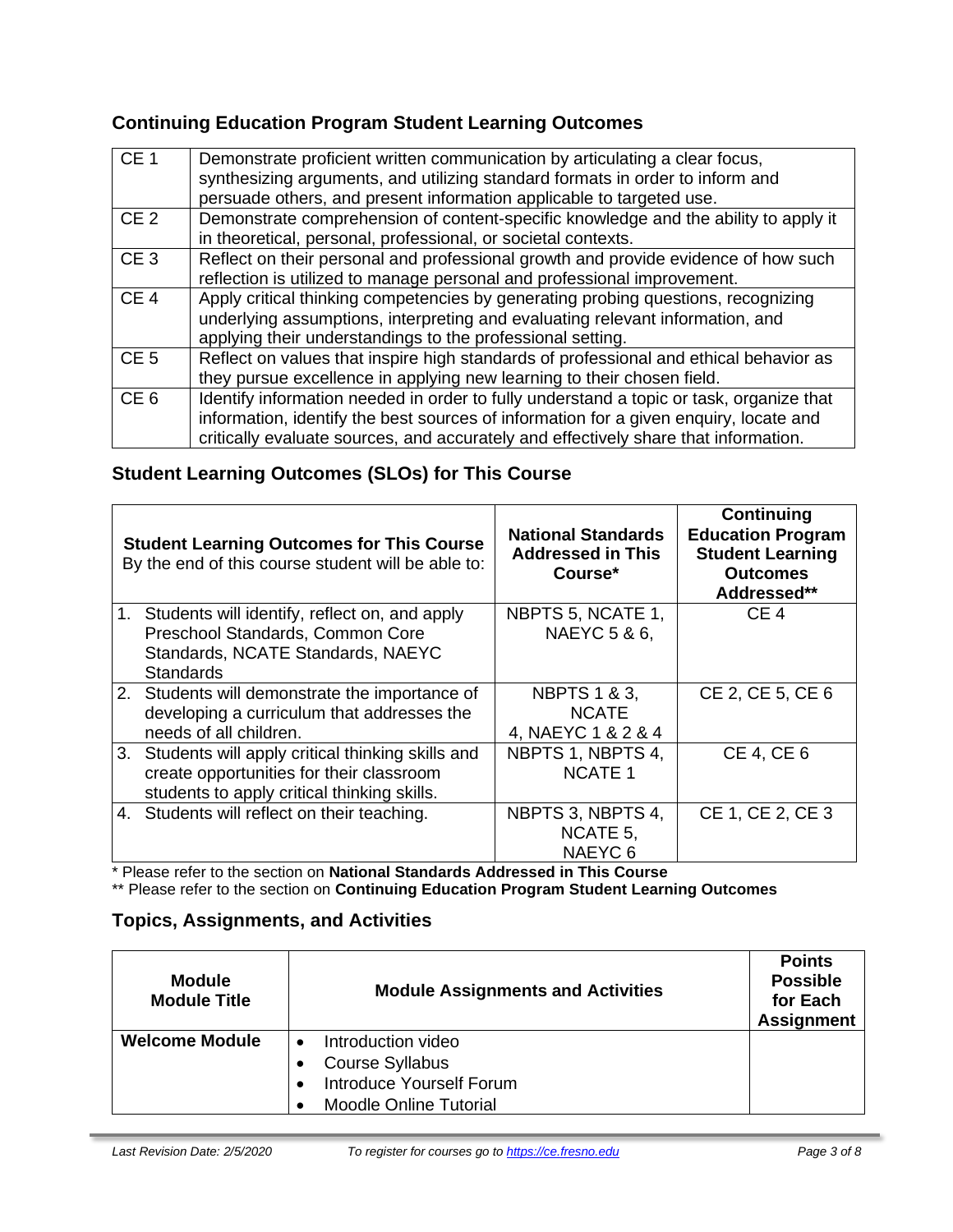| <b>Module</b><br><b>Module Title</b>                                                     | <b>Module Assignments and Activities</b>                                                                                                                                                                                                                                                                                                                                   | <b>Points</b><br><b>Possible</b><br>for Each<br><b>Assignment</b> |
|------------------------------------------------------------------------------------------|----------------------------------------------------------------------------------------------------------------------------------------------------------------------------------------------------------------------------------------------------------------------------------------------------------------------------------------------------------------------------|-------------------------------------------------------------------|
| Module $1 -$<br>Exploring<br>Differentiated<br>Curriculum and<br><b>Universal Design</b> | Assignment 1.1 Reading Assignment<br>$\bullet$<br>Assignment 1.2 Who are your Students?<br>$\bullet$<br>Assignment 1.3 Assessing the Environment<br>$\bullet$<br>Assignment 1.4 Journal Reflection<br>Choice<br>$\bullet$<br>Instructor/Student Contact<br>$\circ$                                                                                                         | 40 pts<br>40 pts<br>40 pts<br>20 pts                              |
| Module $2 -$<br>Differentiating<br>Curriculum to<br>include all children                 | Assignment 2.1 Reading and Reflection<br>$\bullet$<br>Assignment 2.2 Scoring the Lesson Plan<br>$\bullet$<br>Assignment 2.3 FORUM: Scoring Rubric Results<br>$\bullet$<br>Assignment 2.4 Journal Reflection<br>$\bullet$<br>Choice<br>$\bullet$<br><b>Instructor/Student Contact</b><br>$\circ$                                                                            | 40 pts<br>20 pts<br>45 pts<br>20 pts                              |
| Module $3-$<br>Creating an<br>accepting<br>Classroom                                     | Assignment 3.1 Reading and Reflection<br>$\bullet$<br>Assignment 3.2 Starting Small Teaching Tolerance<br>٠<br>Assignment 3.3 FORUM: Starting Small<br>$\bullet$<br>Assignment 3.4 Cultural Diversity and Cultural<br>$\bullet$<br><b>Competency Checklist</b><br>Assignment 3.5 Journal Reflection<br>Choice<br>$\bullet$<br><b>Instructor/Student Contact</b><br>$\circ$ | 20 pts<br>20 pts<br>45 pts<br>40 pts<br>20 pts                    |
| Module $4-$<br>Differentiation and<br><b>Special Needs</b>                               | Assignment 4.1 Reading and Reflection<br>$\bullet$<br>Assignment 4.2 Video: They Don't Come with Manuals<br>$\bullet$<br>Assignment 4.3 FORUM: Video Reflection<br>$\bullet$<br>Assignment 4.4 Journal Reflection<br>$\bullet$<br>Choice<br>Instructor/Student Contact<br>$\circ$                                                                                          | 40 pts<br>20 pts<br>35 pts<br>20 pts                              |
| Module $5-$<br>Differentiating<br>Curriculum for<br><b>Children in Poverty</b>           | Assignment 5.1 Framework for Understanding Poverty<br>(ppt)<br>Assignment 5.2 Video: Hidden Rules<br>٠<br>Assignment 5.3 Article Review<br>Assignment 5.4 Importance of Understanding Parents'<br>$\bullet$<br><b>Rules</b><br>Assignment 5.5 Journal Reflection: "My Mamma Said"<br>٠<br>Choice<br>$\bullet$<br>Instructor/Student Contact<br>$\circ$                     | 20 pts<br>20 pts<br>40 pts<br>40 pts<br>20 pts                    |
| Module $6-$<br><b>Culminating Project</b>                                                | <b>Assignment 6.1 Culminating Project</b><br>٠<br>Assignment 6.2 FORUM: Culminating Project<br>٠<br>Assignment 6.3 Journal Reflection Evaluation<br>٠<br>Choice<br>٠<br><b>Instructor Student Contact</b><br>$\circ$                                                                                                                                                       | 75 pts<br>40 pts<br>20 pts                                        |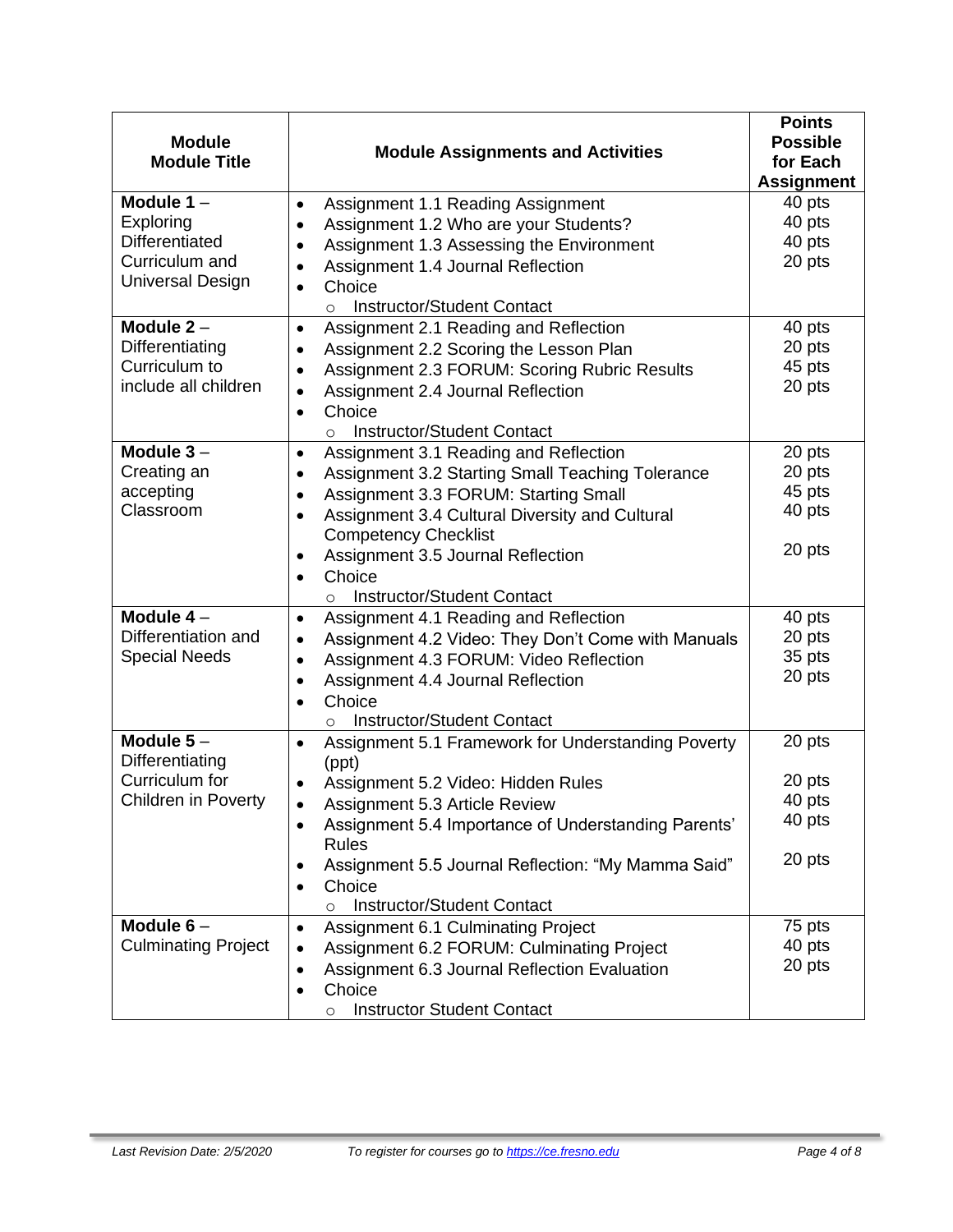| Course Wrap-up $-$ | <b>Final Reflection Forum</b>             |         |
|--------------------|-------------------------------------------|---------|
| Grading and        | <b>Course Evaluation</b>                  |         |
| Evaluation         | <b>Course Completion Checklist</b>        |         |
|                    | <b>Grade Request / Transcript Request</b> |         |
|                    | <b>TOTAL POINTS</b>                       | 800 pts |

# **Grading Policies, Rubrics, and Requirements for Assignments**

#### **Grading Policies**

- Assignments will be graded per criteria presented in the course rubrics.
- $A = 90-100\%$  and  $B = 80-89\%$ , (anything below 80% will not receive credit.)
- The discernment between an A or a B letter grade is at the discretion of the instructor based on the quality of work submitted (see course rubrics).
- Coursework falling below a B grade will be returned with further instructions.
- All assignments must be completed to receive a grade and are expected to reflect the quality that teacher-training institutions require of professional educators. If completed assignments do not meet this standard, students will be notified with further instructions from the instructor.

| <b>Grading Rubrics</b> |                |  |
|------------------------|----------------|--|
|                        | Crada   Daraar |  |

| Grade     | <b>Percent</b> | <b>Description</b> | <b>Rubric</b>                                                                                                                                                                                      |
|-----------|----------------|--------------------|----------------------------------------------------------------------------------------------------------------------------------------------------------------------------------------------------|
| A         | 90-100%        | Excellent          | Meets all course/assignment<br>requirements, significant evidence of<br>subject mastery - excellent<br>demonstration of graduate level<br>professional development scholarship.                    |
| B         | 80-89%         | Very good          | Adequately meets the criteria for all<br>course/assignment requirements -<br>demonstrates subject competency and<br>very good graduate level professional<br>development scholarship.              |
| <b>NC</b> | Below 80%      | Unacceptable       | Does not meet the minimum criteria for<br>all course/assignment requirements and<br>demonstrated little, if any, evidence of<br>acceptable graduate level professional<br>development scholarship. |

#### **Writing Requirements**

- **Superior:** Writing is clear, succinct, and reflects graduate level expectations. Clearly addresses all parts of the writing task. Maintains a consistent point of view and organizational structure. Include relevant facts, details, and explanations.
- **Standard:** Writing is acceptable with very few mistakes in grammar and spelling. Addresses most parts of the writing task. Maintains a mostly consistent point of view and organizational structure. Include mostly relevant facts, details, and explanations.
- **Sub-standard:** Writing contains noticeable mistakes in grammar and spelling. Does not address all parts of the writing task. Lacks a consistent point of view and organization structure. May include marginally relevant facts, details, and explanations.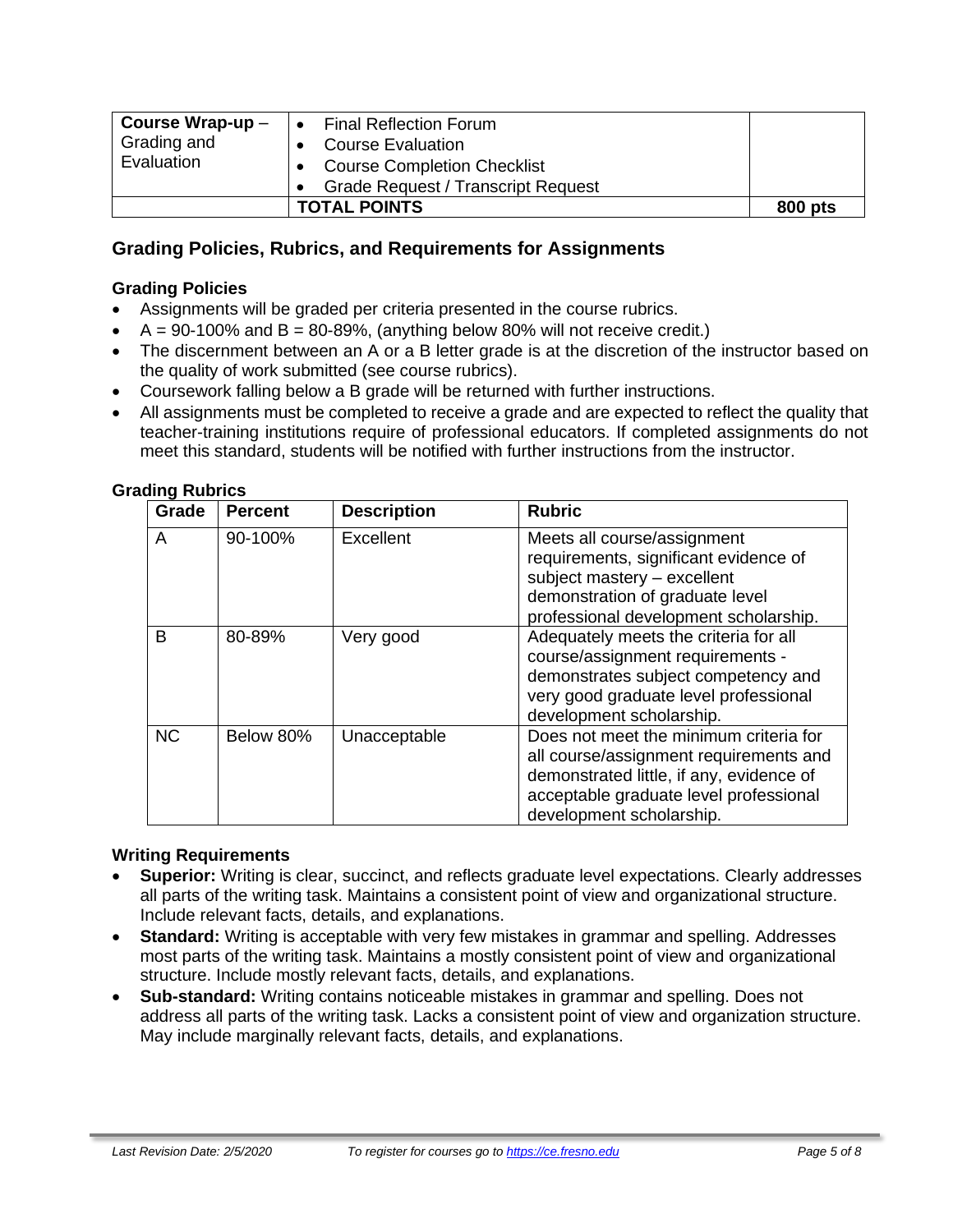### **Lesson Plan Requirements**

- **Superior:** Instructional goals and objectives clearly stated. Instructional strategies appropriate for learning outcome(s). Method for assessing student learning and evaluating instruction is clearly delineated and authentic. All materials necessary for student and teacher to complete lesson clearly listed.
- **Standard:** Instructional goals and objectives are stated but are not easy to understand. Some instructional strategies are appropriate for learning outcome(s). Method for assessing student learning and evaluating instruction is present. Most materials necessary for student and teacher to complete lesson are listed.
- **Sub-standard:** Instructional goals and objectives are not stated. Learners cannot tell what is expected of them. Instructional strategies are missing or strategies used are inappropriate. Method for assessing student learning and evaluating instruction is missing. Materials necessary for student and teacher to complete lesson are missing.

# **Discussion Forum Requirements**

- **Superior:** Response was at least 1 page (3 fully developed paragraphs) in length. Thoroughly answered all the posed questions, followed all the assignment directions, proper grammar and no spelling errors. Language is clear, concise, and easy to understand. Uses terminology appropriately and is logically organized.
- **Standard:** Response was ½ to 1 page in length (2-3 fully developed paragraphs). Answered all the questions but did not provide an in-depth analysis, followed most of the assignment directions, proper grammar and no spelling errors. Language is comprehensible, but there a few passages that are difficult to understand. The organization is generally good.
- **Sub-standard:** Response was less than ½ page in length (1 paragraph). Did not answer all the required questions and/or statements or responses were superficial, vague, or unclear, did not follow the assignment directions, many grammar and spelling errors. Is adequately written, but may use some terms incorrectly; may need to be read two or more times to be understood.

# **Instructor/Student Contact Information**

Throughout the course participants will be communicating with the instructor and their classmates on a regular basis using asynchronous discussion forums. A virtual office is utilized for class questions and students are provided with instructor contact information in the event they want to make email or phone contact. In addition, students are encouraged to email or phone the instructor at any time. Students will also receive feedback on the required assignments as they are submitted.

# **Discussion Forums**

Participation is an important expectation of this course and all online courses. Online discussions promote reflection and analysis while allowing students to appreciate and evaluate positions that others express. While students may not be engaging with the same students throughout this course they will be expected to offer comments, questions, and replies to the discussion question whenever possible. The faculty role in the discussion forum is that of an observer and facilitator.

# **Coursework Hours**

Based on the Carnegie Unit standard, a unit of graduate credit measures academic credit based on the number of hours the student is engaged in learning. This includes all time spent on the course: reading the textbook, watching videos, listening to audio lessons, researching topics, writing papers, creating projects, developing lesson plans, posting to discussion boards, etc. Coursework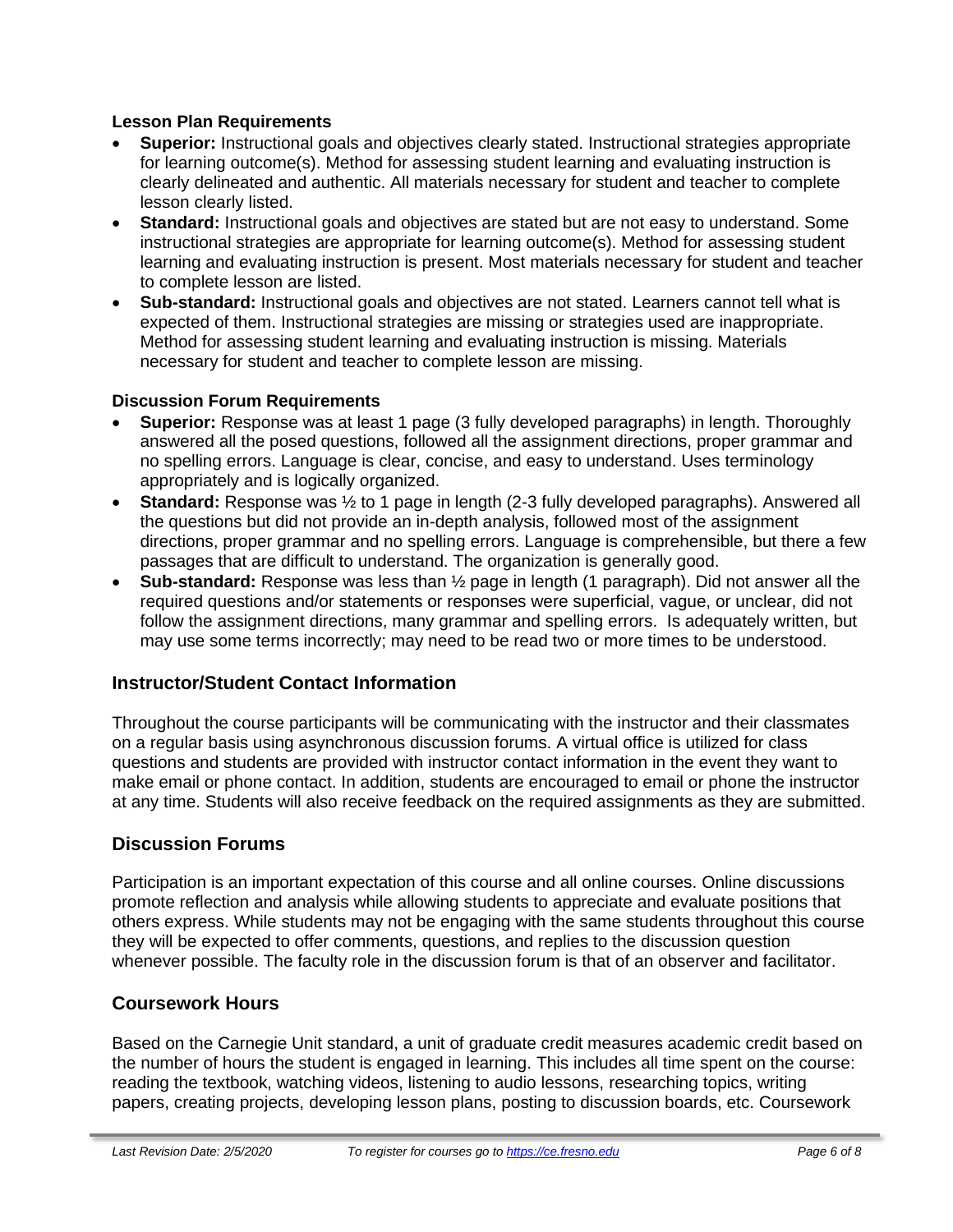offered for FPU Continuing Education graduate credit adheres to 45 hours per semester unit for the 900-level courses. Therefore, a student will spend approximately 90 hours on a typical 2-unit course or 135 hours on a typical 3-unit course.

# **Services for Students with Disabilities**

Students with disabilities are eligible for reasonable accommodations in their academic work in all classes. In order to receive assistance, the student with a disability must provide the Academic Support Center with documentation, which describes the specific disability. The documentation must be from a qualified professional in the area of the disability (i.e. psychologist, physician or educational diagnostician). Students with disabilities should contact the Academic Support Center to discuss academic and other needs as soon as they are diagnosed with a disability. Once documentation is on file, arrangements for reasonable accommodations can be made. For more information and for downloadable forms, please go to [https://www.fresno.edu/students/academic](https://www.fresno.edu/students/academic-support/services-students-disabilities)[support/services-students-disabilities.](https://www.fresno.edu/students/academic-support/services-students-disabilities)

# **Plagiarism and Academic Honesty**

All people participating in the educational process at Fresno Pacific University are expected to pursue honesty and integrity in all aspects of their academic work. Academic dishonesty, including plagiarism, will be handled per the procedures set forth in the Fresno Pacific University Catalogue <https://www.fresno.edu/students/registrars-office/academic-catalogs>

# **Technology Requirements**

To successfully complete the course requirements, course participants will need Internet access, can send and receive email, know how to manage simple files in a word processing program, and have a basic understanding of the Internet. Please remember that the instructor is not able to offer technical support. If you need technical support, please contact your Internet Service Provider.

**Moodle:** This course will be delivered totally online. Moodle is a learning management system that provides students access to online resources, documents, graded assignments, quizzes, discussion forums, etc. Moodle is easy to learn and has a friendly user interface. To learn more about Moodle, go to [https://docs.moodle.org/33/en/Student\\_FAQ.](https://docs.moodle.org/33/en/Student_FAQ) There are also some student tutorials on the Center for Online Learning website at Fresno Pacific University - [https://col.fresno.edu/student.](https://col.fresno.edu/student)

**Moodle Site Login and Passwords:** Students will need to have internet access to log onto [https://ce-connect.fresno.edu.](https://ce-connect.fresno.edu/) The username and password numbers for Moodle access will be sent to you by the university using the email address you submitted at the time of registration. The instructor will then contact you with a welcome communication. If you need help with your username and password recovery, please contact the Continuing Education office at (800) 372- 5505 or (559) 453-2000 during regular office hours - Mon-Fri 8:00 am to 5:00 pm. or email them at [prof.dev@fresno.edu.](mailto:prof.dev@fresno.edu)

**Getting Help with Moodle:** If you need help with Moodle, please contact the Center for Online Learning (COL), by telephone or the website. Help by phone (559) 453-3460 is available Mon-Thurs 8:00 am to 8:00 pm and on Fridays from 8:00 am to 5:00 pm, or by filling out a "Request Services" form at [https://col.fresno.edu/contact/request-services.](https://col.fresno.edu/contact/request-services) Please identify that you are with the "School = Continuing Education".